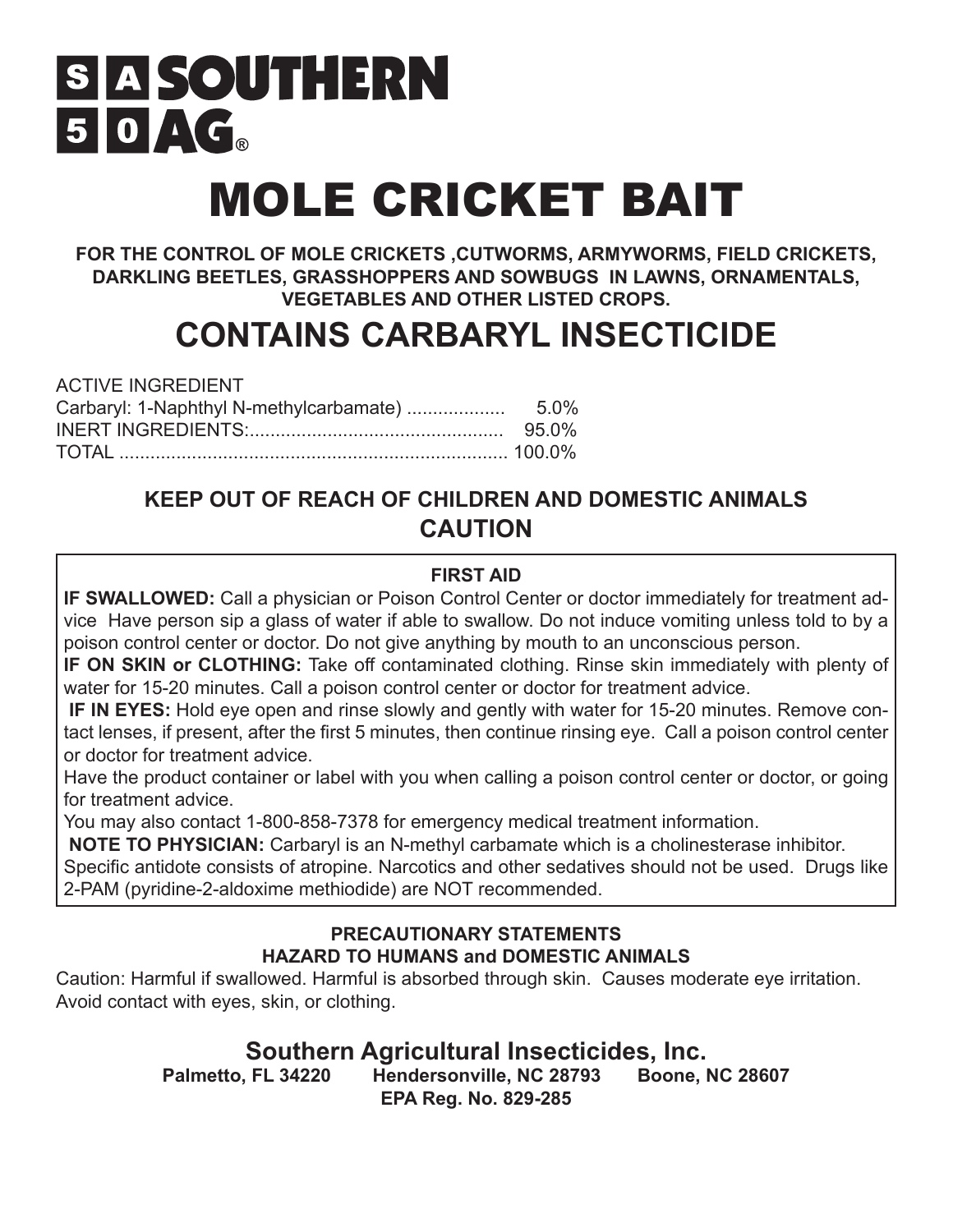### **USER SAFETY RECOMMENDATIONS**

Users should wash hands thoroughly with soap and water before eating, drinking, chewing gum, using tobacco or using the toilet.

Users should remove PPE immediately after handling this product. Wash the outside of gloves before removing. As soon as possible, wash thoroughly and change into clean clothing.

## **ENVIRONMENTAL HAZARDS**

This product is extremely toxic to aquatic invertebrates. To protect the environment, do not allow pesticide to enter or run off into storm drains, drainage ditches, gutters or surface waters. Sweeping any product that lands on a driveway, sidewalk, or street, back onto the treated area of the lawn or garden will help to prevent run off to water bodies or drainage systems.

# **STORAGE AND DISPOSAL**

Nonrefillable container. Do not reuse or refill this container.

Do not contaminate water, food, or feed by storage or disposal.

PESTICIDE STORAGE: Pesticide should be stored in the original container in a locked storage area.

PESTICIDE DISPOSAL: If partly filled: Call your local solid waste agency or 1-800-CLEANUP for disposal instructions. Never place unused product down any indoor or outdoor drain. CONTAINER DISPOSAL: If empty: Do not reuse this

# **DIRECTIONS FOR USE RESTRICTIONS**

It is a violation of Federal Law to use this product in a manner Inconsistent with its labeling. Do not apply this product in a way that will contact workers or other persons, either directly or through drift.

This product may be applied only using a push spreader. This product may not be applied by hand, spoon, or belly grinder. Product must be watered in immediately following application to lawns. For outdoor use only. Not for use on plants being grown for sale or other commercial use, or for commercial seed production, or for research purposes."

Do not allow people or pets to enter or allow others allow people or pets to enter the treated area until dusts have settled. Watering-in is required after application to lawns. Do not enter or allow others to enter treated lawns (except those persons involved in the application and watering) until the watering in is complete and until the surface is dry after the watering-in.

# **TO CONTROL MOLE CRICKETS IN RESIDENTIAL LAWNS, ORNAMENTALS and VEGETABLES**

**LAWNS,** Cover area evenly at a rate of .75 to .9 lb. per 1000 sq. ft. One pound container will treat 1,300 to 1,100 sq. ft. Do not make more than 4 applications per year. Do not retreat before 7 days. For best results cut grass, remove clippings and water thoroughly before treatment. Product must be watered in immediately following application.

**ORNAMENTAL PLANTINGS, Cover soil evenly and uniformly around flowers, shrubs and trees at** the rate of .75 to .9 lb./1000 sq. ft. One pound will treat 1,300 to 1,100 sq. ft. Do not make more than 3 applications per year. Do not retreat before 7 days. For best results, areas to be treated should be damp. Product must be watered in immediately following application.